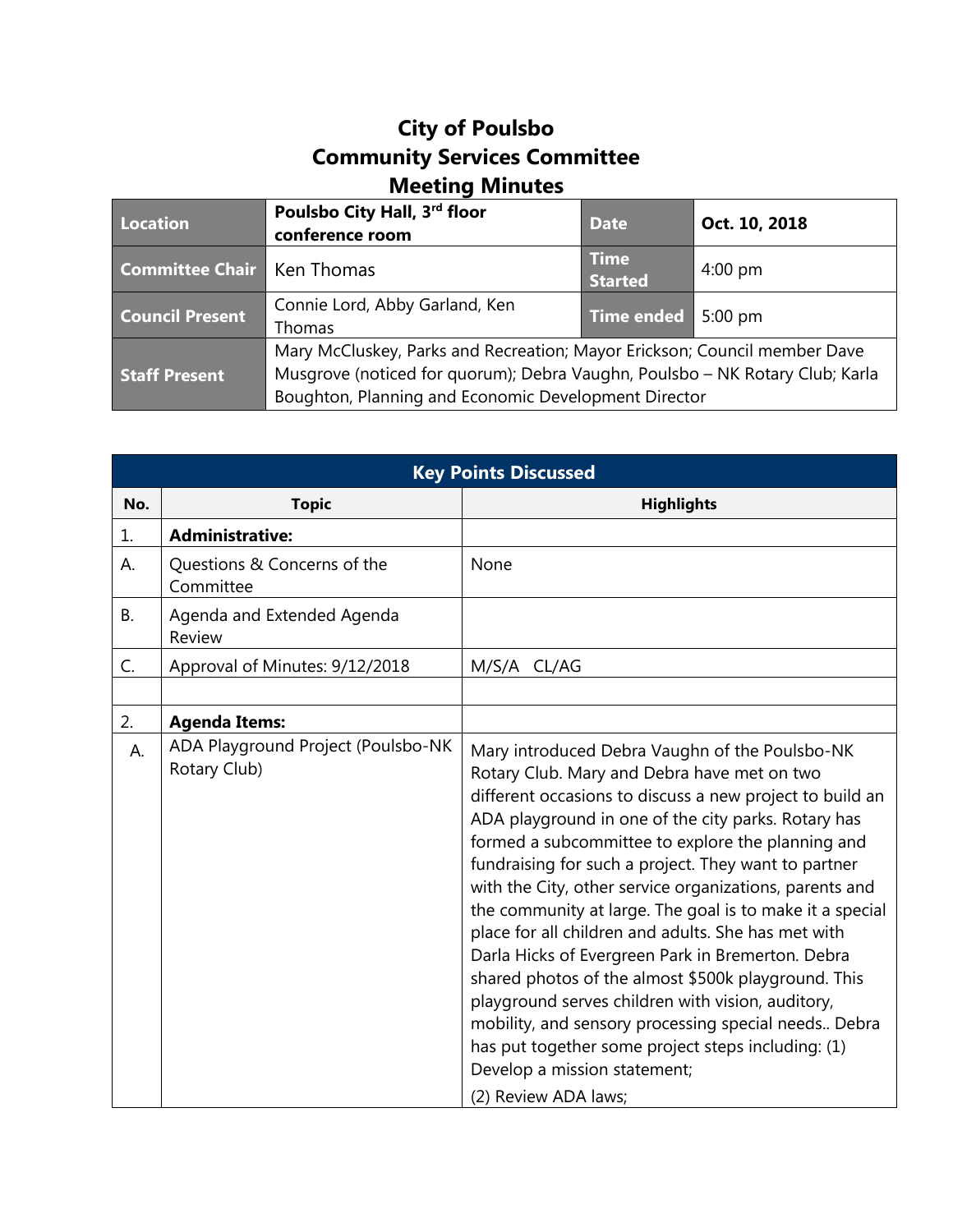| <b>Key Points Discussed</b> |                                           |                                                                                                                                                                                                                                                                                                                                                                                                                                                                                                                                                                                                                                                                                                                                                                                                                                                                                                                                        |  |  |
|-----------------------------|-------------------------------------------|----------------------------------------------------------------------------------------------------------------------------------------------------------------------------------------------------------------------------------------------------------------------------------------------------------------------------------------------------------------------------------------------------------------------------------------------------------------------------------------------------------------------------------------------------------------------------------------------------------------------------------------------------------------------------------------------------------------------------------------------------------------------------------------------------------------------------------------------------------------------------------------------------------------------------------------|--|--|
| No.                         | <b>Topic</b>                              | <b>Highlights</b>                                                                                                                                                                                                                                                                                                                                                                                                                                                                                                                                                                                                                                                                                                                                                                                                                                                                                                                      |  |  |
|                             |                                           | (3) Identify the target audience;<br>(4) Put together a physical plan;<br>(5) Funding; and<br>(6) Site selection. Raab Park is a good choice, but may<br>not be the only possibility.<br>Dave Musgrove reminded the group that identifying<br>ongoing costs for maintenance is important. The CSC is<br>very supportive but would like Debra to come back<br>once the plan has progressed. Becky recommended<br>starting small. Maybe add a piece or two to existing<br>playground.                                                                                                                                                                                                                                                                                                                                                                                                                                                    |  |  |
| <b>B.</b>                   | Special Events: New Year's Eve<br>wedding | Mary presented a park use application to hold a<br>wedding and bonfire in the Waterfront Park on<br>12/31/2018, after hours (6-8pm). The committee<br>recommended approval.                                                                                                                                                                                                                                                                                                                                                                                                                                                                                                                                                                                                                                                                                                                                                            |  |  |
| C.                          | <b>Bike Share Program</b>                 | Becky has been approached by different bike-rental<br>companies, who want to offer them in Poulsbo. She felt<br>that she needed input by the Council, and wanted to<br>ask whether Poulsbo wants a bike rental program.<br>Dave commented that the Port has been approached<br>by vendors as well. It sounds like many of the vendors<br>are looking for subsidies from local government.<br>Connie commented that the City has a lot on its plate.<br>Where would they be staged? There aren't many<br>locations in downtown that could support a rack and<br>bikes. Does the City want to be in the business of<br>monitoring bikes? There are liability issues to be wary<br>of. Becky feels that Poulsbo is too small. The<br>demographics probably wouldn't support such a<br>program. If a business owner would like to rent space<br>and do such a bike rental business, that would be<br>supported. Let an entrepreneur do it. |  |  |
| D.                          | Kitsap PFD Proposal                       | The Kitsap Public Facilities District is accepting<br>proposals for new projects in Kitsap. Mary presented<br>information that the Mayor and staff have put together<br>concepts in order to make a project proposal to the<br>PFD by 12/31/2018. The request would be for a<br>feasibility study/space analysis for an event/recreation<br>center with multiple organizational partners. Staff is                                                                                                                                                                                                                                                                                                                                                                                                                                                                                                                                     |  |  |